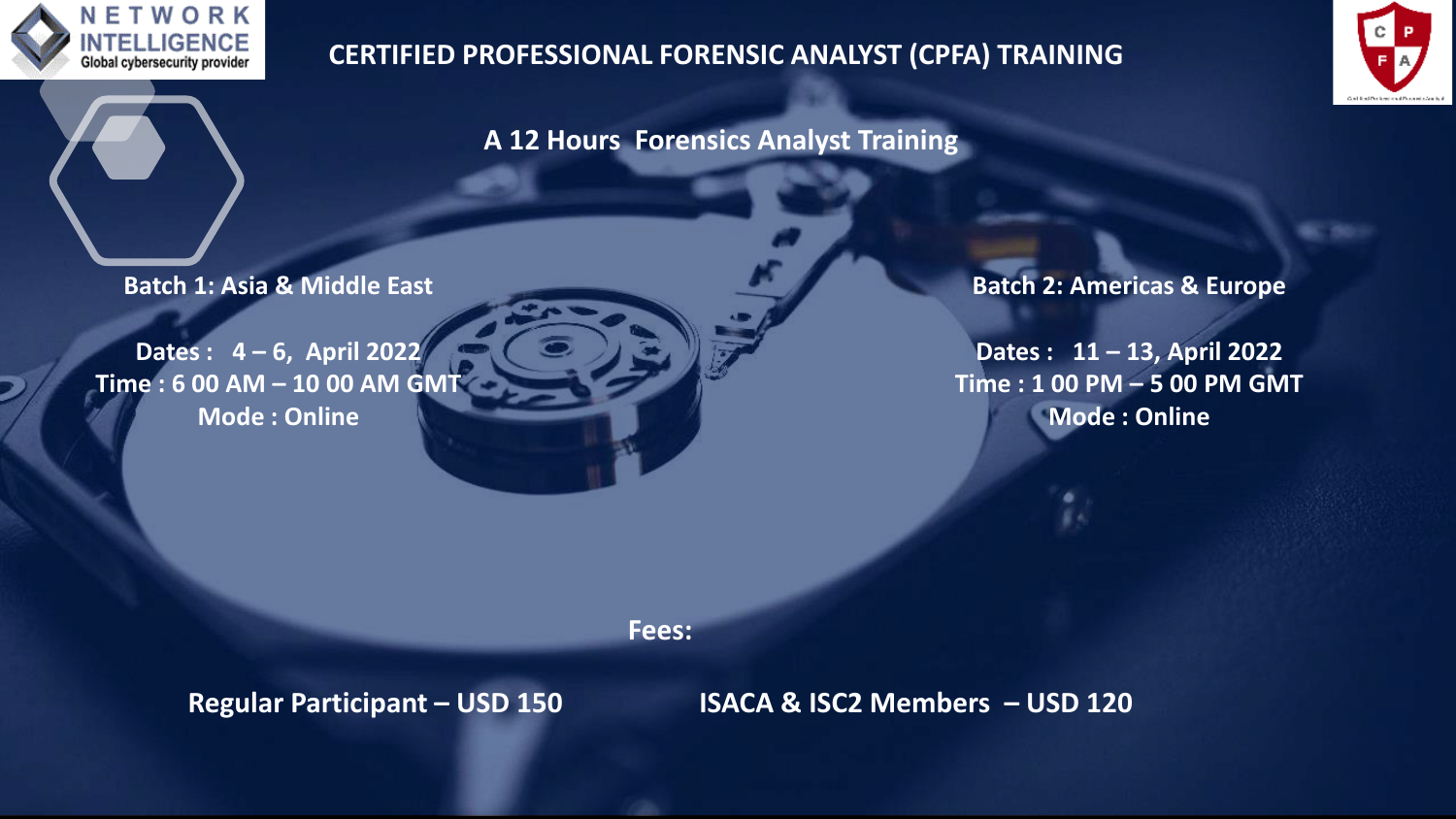

#### **Introduction**

Cyber security threats continue to grow in volume and sophistication. While organizations are adopting the Work from home culture and getting adapted to the new normal, the WFH has significantly increased the attack surface which attackers are taking advantage of to target organizations.

Recently, many organizations have been targeted for ransomware attacks and data breaches, which have significantly impacted their businesses. In such circumstance's organizations need to adopt practices that allow them to rapidly identify, respond to, and mitigate these types of incidents while becoming more resilient and protecting against future incidents.

Whether your data has been compromised by a cyber-attack or your files encrypted by a cyber-crime like ransomware, it is important to know how the incident happened in your network, how to contain the incident, how to reduce the cost of the incident and at the same time how to quickly recover from the incident. Organizations also need to conduct post-incident analysis and forensics analysis to gather digital evidence which can be held in the court of law to bring the attackers to justice.

#### **Importance Of Incident Response & Digital Forensics**

Protecting your data from falling in the wrong hands or being held for ransom, protecting your reputation, customer's trust & loyalty, protecting your revenue and assisting law enforcement agencies are some critical reasons why organizations need to conduct forensic analysis and have a strong incident response plan today.

Incident response strategies and plans layout what defines a breach, the roles and responsibilities of the CSIRT (Cyber Security Incident Response) team, tools for managing a breach, steps that will need to be taken to address a security incident, how the incident will be investigated and communicated, and the notification requirements following a data breach.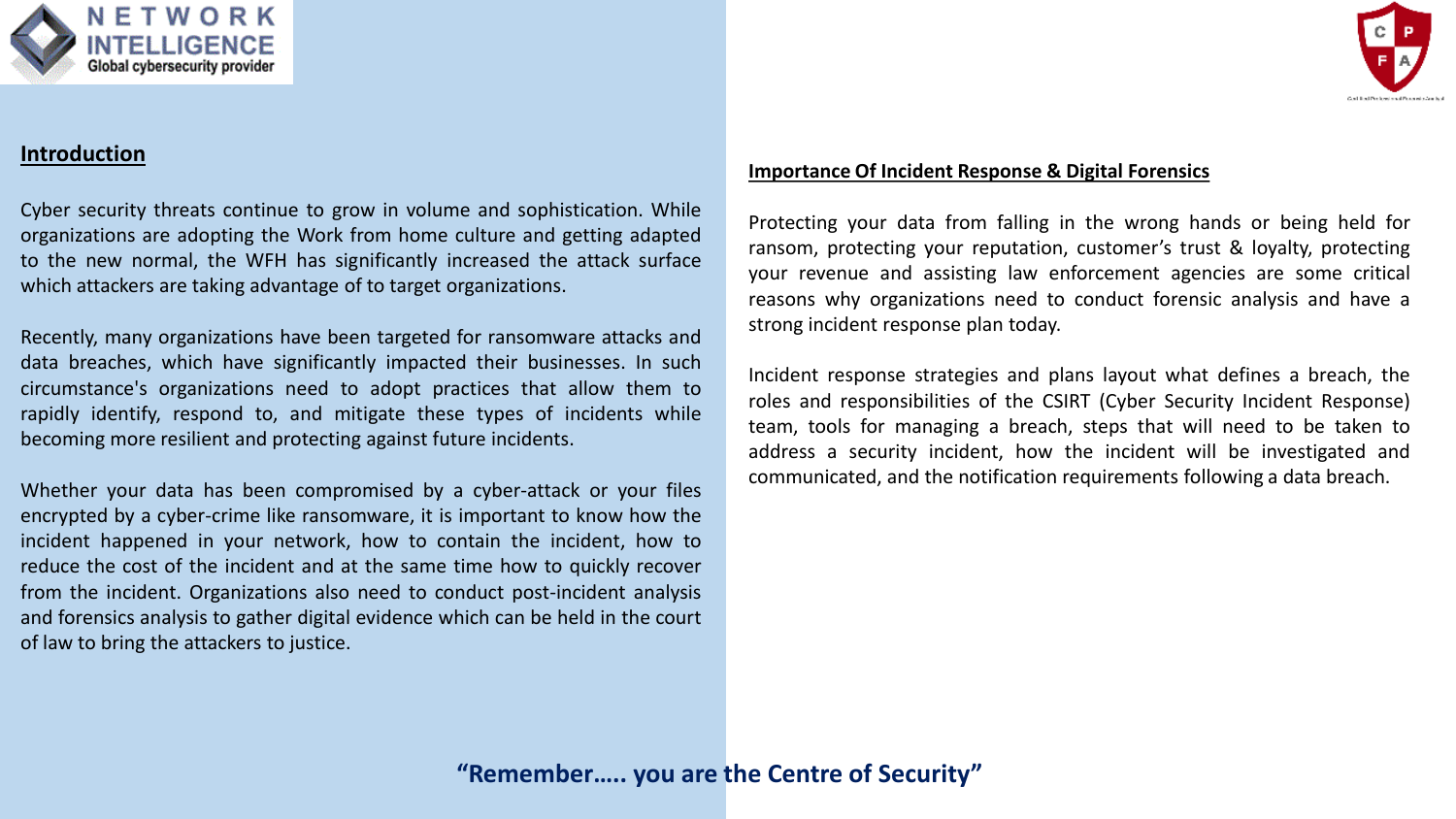

#### **Why CPFA ?**

The term cyber-crime no longer refers only to hackers and other external attackers. Almost all cases of financial fraud or employee misuse involves a very strong element of computer-based evidence.

**The Certified Professional Forensics Analyst (CPFA) training** is focused on comprehensive coverage of all aspects of digital forensics and incident response. It is designed to ensure that all aspects have a real-life scenario-based approach explaining start to end of digital forensics investigation, incident detection and response.

#### **Objectives**

- What should one do when there is a suspicion of a computer-based crime?
- What tools and techniques are most likely to yield the right set of clues?
- What is the procedure to deal with incident response and remediation?
- How should the investigation be carried out such that it can be presented in a court of law?



#### **This Course Is Best For :**

- Chief Security Officers, Chief Technology Officers, Chief Information Officers.
- Security practitioners and managers.
- Auditors and Fraud Examiners.
- Anyone interested in computer forensics and cyber-crime investigations.

The CPFA program is a scenario based training experience with case studies to explain the digital forensics and incident response process in much detail.

**In line with these objectives, we are pleased to announce a 3-day 4-hours online training on "Certified Professional Forensics Analyst (CPFA)**

**"Remember….. you are the Centre of Security"**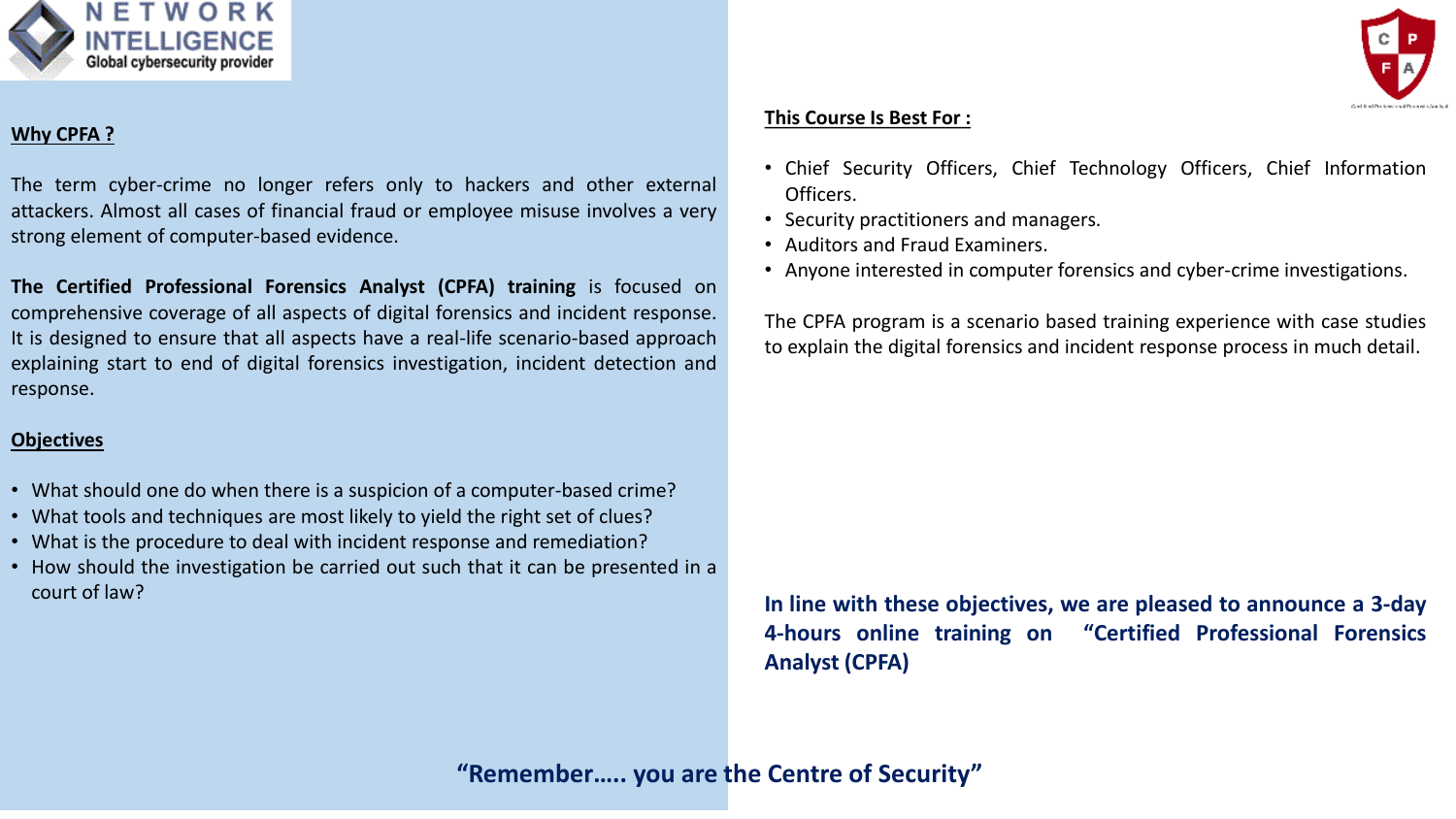

### **PART 1: Session 1: Introduction to DFIR**

- **•** Digital Forensics Introduction
	- o Digital Evidence
	- o Forensic Process
	- o Approaching Crime Scenes
	- o Chain of Custody
- Incident Response Introduction
	- o Important Case Studies
		- o Getting your Incident Response Right
		- o Incident Response Plan
	- **Session 2: Internal Response Attacker Frameworks**  $\sigma$  redefier Frameworks

## **Session 2: Endpoint Forensics**

- Live Forensics
	- o Performing Memory Forensics
	- o Windows Live Forensics
	- o Linux Live Forensics
- Log Analysis **Fundalistic Response Rundo** 
	- o Analysis of OS Logs



## **Session 3: Disk and OS Artifact Analysis**

- Disk Forensics
	- o Disk Image Acquisition
	- o Disk Image Analysis
	- o Windows File Systems
	- o USB Forensics
- Windows Artifact Analysis
	- o Windows Registry
	- o Windows Shortcuts
	- o Evidence of Execution

#### **"Remember….. you are the Centre of Security"**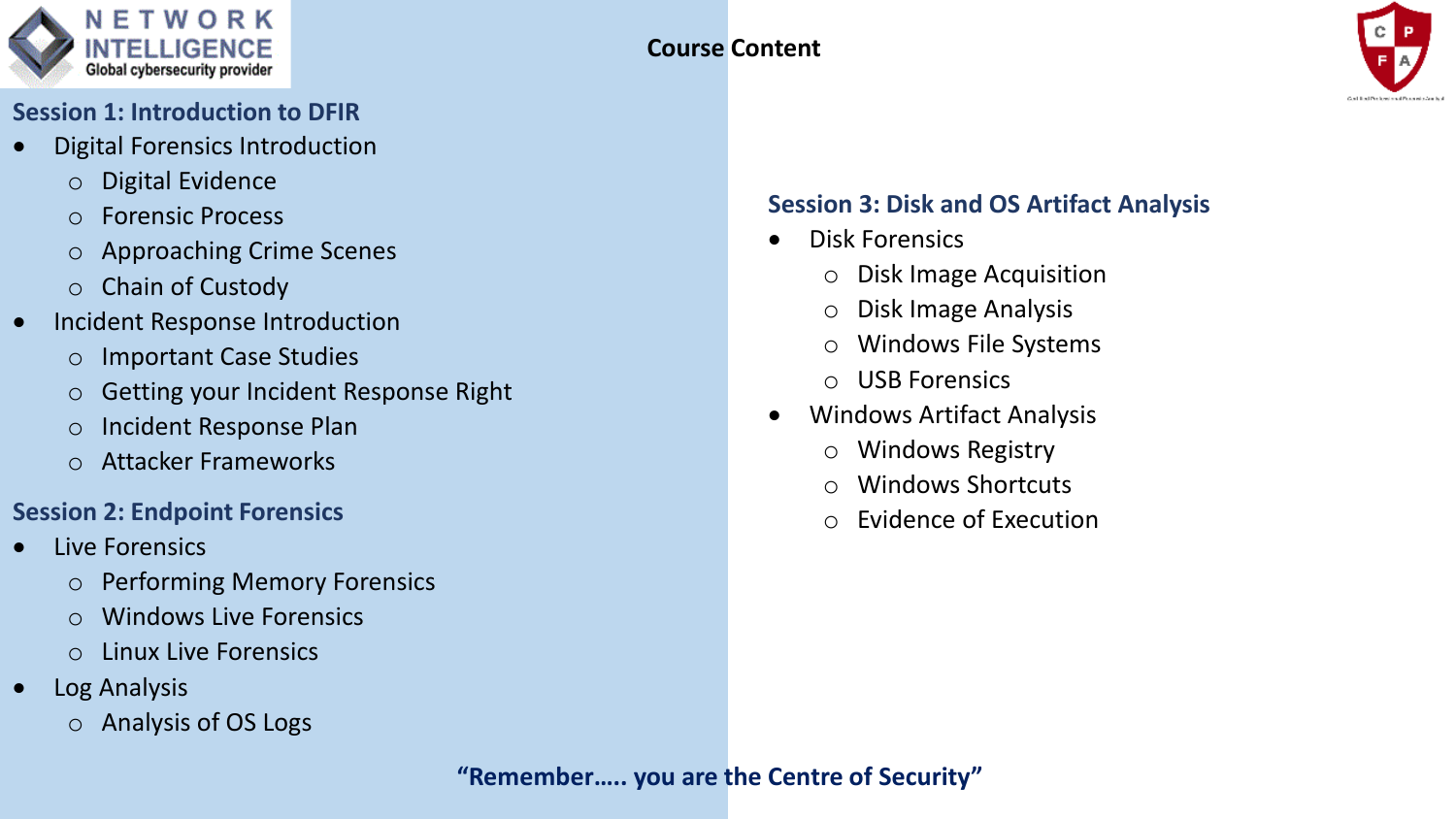



# **Session 4: Network Forensics**

- Analysis of Network Logs
- Analysis of Packet Captures

## • Email Misuse. **Session 5: Email and Browser Forensics**

- Email Forensics
	- o Various Email Based Attacks
	- o Email Header & Content Analysis
- Browser Forensics

### **Session 6: Using TI and Reporting**

- Using Threat Intelligence in Investigations
- Sources of Threat Intelligence
- **Report Writing**

**Examination – The participants would need to undergo an online examination after the training. On successfully clearing the examination, the participant would be awarded with the CPFA certificate**

## **"Remember….. you are the Centre of Security"**